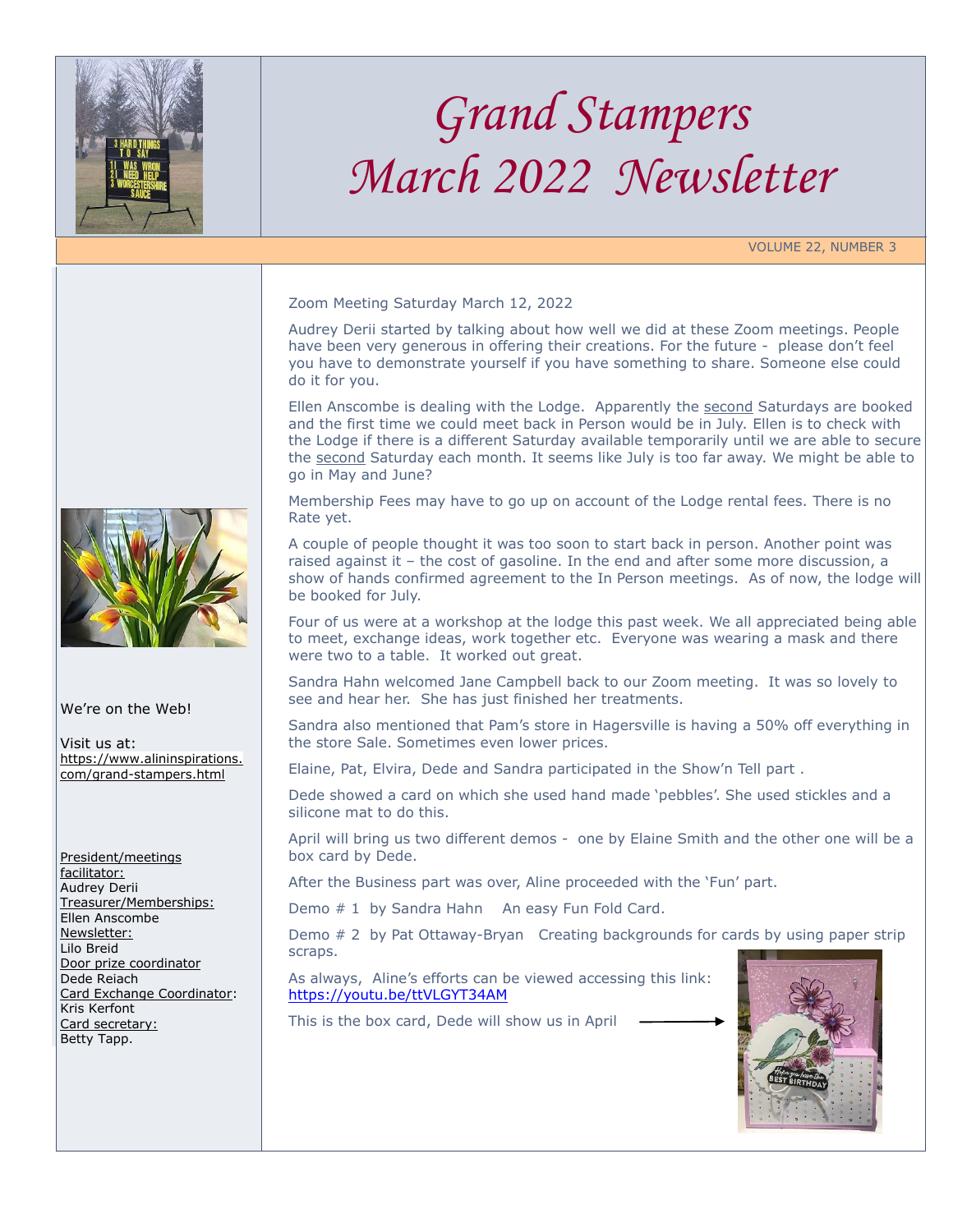

Elvira's projects



Pat's card



Sheila's first two cards are featuring paper strips and the third one a Sandra Style.



Dede's Cards above. <del>▼</del>



Two of Elvira's cards